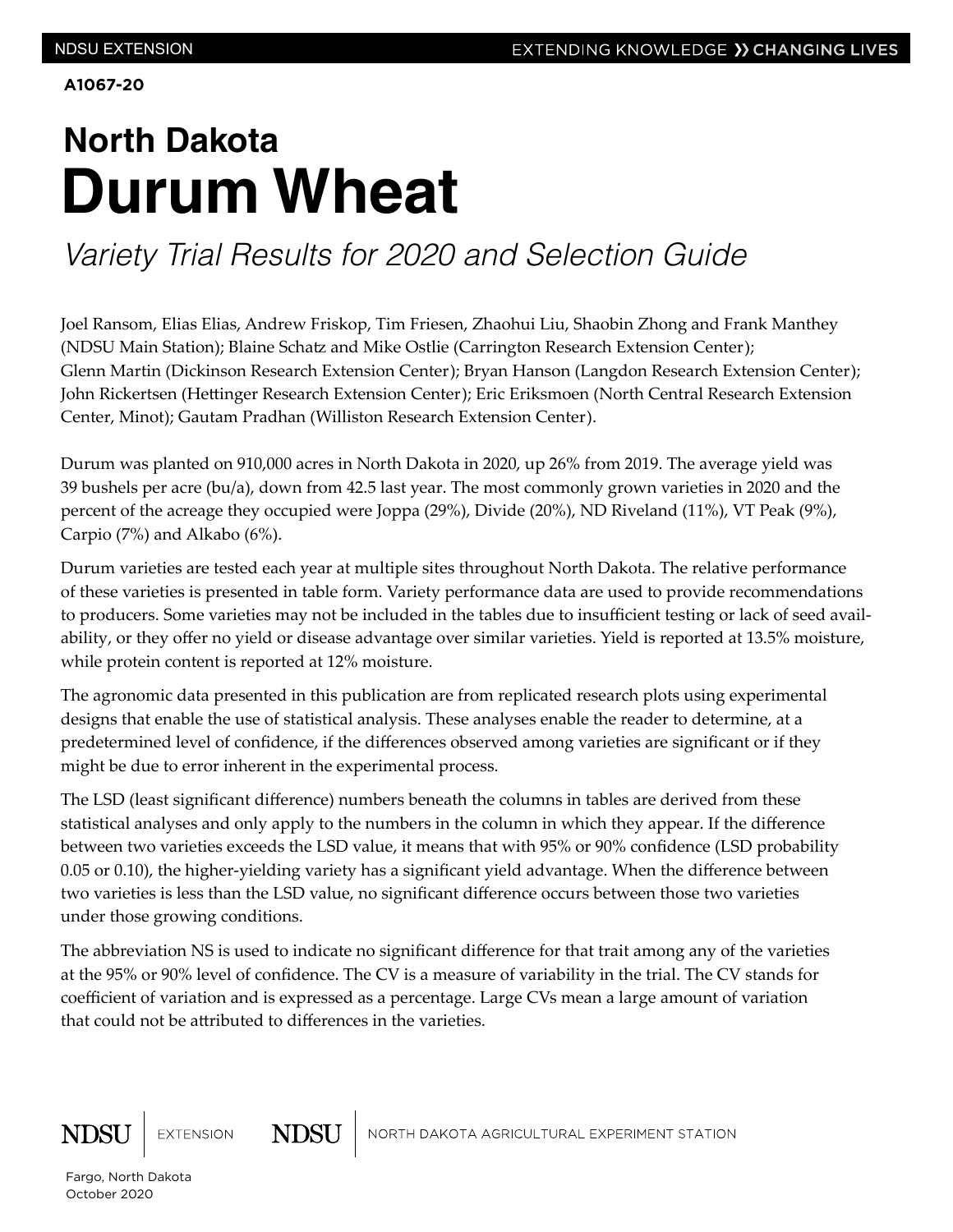Presentation of data for the entries tested does not imply approval or endorsement by the authors or agencies conducting the test. North Dakota State University approves the reproduction of any table in the publication only if no portion is deleted, appropriate footnotes are given and the order of the data is not rearranged. Additional data from county sites are available from each Research Extension Center at *www.ag.ndsu.edu/varietytrials/durum*. Use data from multiple locations and years when selecting a variety.

### **List of Tables**

- Table 1. Descriptions and agronomic traits of durum wheat varieties grown in North Dakota, 2020.
- Table 2. Yield of durum wheat varieties at six Research Extension Centers in North Dakota, 2018-2020.
- Table 3. Test weight and protein of durum wheat varieties at six Research Extension Centers in North Dakota, 2020.
- drill strips (32 locations/years). Table 4. Durum wheat variety quality descriptions, milling and processing data averaged for five years (2015-2019) from Table 3. Test weight and protein of during wheat varieties at six Research Extension Centers in North Dakota, 2020.
- Table 5. Durum wheat variety quality descriptions, milling and processing data for 2019 at all locations from drill strips. drill strips (32 locations). The contract of the contract of the contract of the contract of the contract of the contract of the contract of the contract of the contract of the contract of the contract of the contract of t

|                          |                 |                 |                       |                       |                      |              |              | Reaction to Disease <sup>5</sup> |                   |           |  |  |
|--------------------------|-----------------|-----------------|-----------------------|-----------------------|----------------------|--------------|--------------|----------------------------------|-------------------|-----------|--|--|
|                          | <b>Agent or</b> | Year            | Height                | <b>Straw</b>          | Days to              | <b>Stem</b>  | Leaf         | Foliar                           | <b>Bact.</b> Leaf | Head      |  |  |
|                          | $O$ rigin $1$   | <b>Released</b> | (inches) <sup>2</sup> | Strength <sup>3</sup> | Heading <sup>4</sup> | <b>Rust</b>  | <b>Rust</b>  | <b>Disease</b>                   | <b>Streak</b>     | Scab      |  |  |
| AC Commander             | Can.            | 2002            | 25                    | 5                     | 57                   |              | 1            | 6                                | <b>NA</b>         | <b>NA</b> |  |  |
| Alkabo                   | ND              | 2005            | 27                    | 2                     | 56                   |              | 1            | 5                                | 7                 | 6         |  |  |
| Alzada                   | <b>WB</b>       | 2004            | 24                    | 6                     | 54                   | $\mathbf{1}$ | $\mathbf{1}$ | 8                                | <b>NA</b>         | 9         |  |  |
| Ben                      | ND              | 1996            | 28                    | 4                     | 56                   | $\mathbf{1}$ | 1            | 4                                | 7                 | 8         |  |  |
| Carpio                   | ND              | 2012            | 27                    | 5                     | 58                   |              |              | 5                                | 6                 | 5         |  |  |
| CDC Verona               | Can.            | 2010            | 27                    | 5                     | 58                   | $\mathbf{1}$ | 1            | 4                                | <b>NA</b>         | 8         |  |  |
| Divide                   | ND              | 2005            | 27                    | 5                     | 58                   | $\mathbf{1}$ | 1            | 5                                | 7                 | 5         |  |  |
| Grenora                  | ND              | 2005            | 26                    | 5                     | 55                   |              |              | 5                                | 7                 | 6         |  |  |
| Joppa                    | ND              | 2013            | 27                    | 5                     | 57                   | $\mathbf{1}$ | 1            | 5                                | 7                 | 5         |  |  |
| Lebsock                  | ND              | 1999            | 27                    | 3                     | 55                   | $\mathbf{1}$ | 1            | 5                                | $\tau$            | 6         |  |  |
| Maier                    | ND              | 1998            | 27                    | 5                     | 56                   |              |              | 5                                | <b>NA</b>         | 8         |  |  |
| Mountrail                | ND              | 1998            | 27                    | 5                     | 57                   | $\mathbf{1}$ | 1            | 5                                | 7                 | 8         |  |  |
| ND Grano <sup>6</sup>    | ND              | 2017            | 27                    | 5                     | 57                   | $\mathbf{1}$ | $\mathbf{1}$ | 8                                | $\tau$            | 6         |  |  |
| ND Riveland <sup>6</sup> | ND              | 2017            | 29                    | 4                     | 57                   |              |              | 4                                | 7                 | 5         |  |  |
| Pierce                   | ND              | 2001            | 28                    | 5                     | 56                   | $\mathbf{1}$ | 1            | 6                                | $\overline{7}$    | $8\,$     |  |  |
| Rugby                    | ND              | 1973            | 29                    | 5                     | 56                   | $\mathbf{1}$ | 1            | 4                                | NA                | 8         |  |  |
| Strongfield <sup>6</sup> | Can.            | 2004            | 26                    | 6                     | 58                   | 1            | 1            | 6                                | <b>NA</b>         | 8         |  |  |
| Tioga                    | $\rm ND$        | 2010            | 29                    | $\overline{4}$        | 57                   | $\mathbf{1}$ | $\mathbf{1}$ | 5                                | $\overline{7}$    | 6         |  |  |
| VT Peak                  | Viterra         | 2010            | 28                    | 6                     | 56                   | $\mathbf{1}$ | <b>NA</b>    | NA                               | NA                | NA        |  |  |

### **Reaction to Disease<sup>5</sup> Table 1. Descriptions and agronomic traits of durum wheat varieties grown in North Dakota, 2020.**

<sup>1</sup>Refers to agent or developer: Can. = Agriculture Canada, WB = Westbred, ND = North Dakota State University.  $S_{\rm t}$  straw Strength  $S_{\rm t}$  the straw Strength data. The strength data become as more data. The strength data become available. The strongest as more data. The strength data become available. The strength data become

 $2$ Plant height was obtained from the average of several locations in 2020. Days to Heading = the number of days from planting to head emergence from the boot. Averaged from several locations in 2020.

 $3$ Straw Strength = 1-9 scale, with 1 the strongest and 9 the weakest. Based on recent data. These values may change as more data become available. Disease reaction scores from 1-9, with 1 = resistant and 9 = very susceptible. NA = Not adequately tested. Foliar Disease = reaction to tan spot

 $\frac{1}{2}$ and september spot complex.  $^{4}$ Days to Heading = the number of days from planting to head emergence from the boot. Averaged from several locations in 2020.

<sup>5</sup>Disease reaction scores from 1-9, with 1 = resistant and 9 = very susceptible. NA = Not adequately tested. Foliar Disease = reaction to tan spot and septoria leaf spot complex.

6 Low cadmium accumulating variety.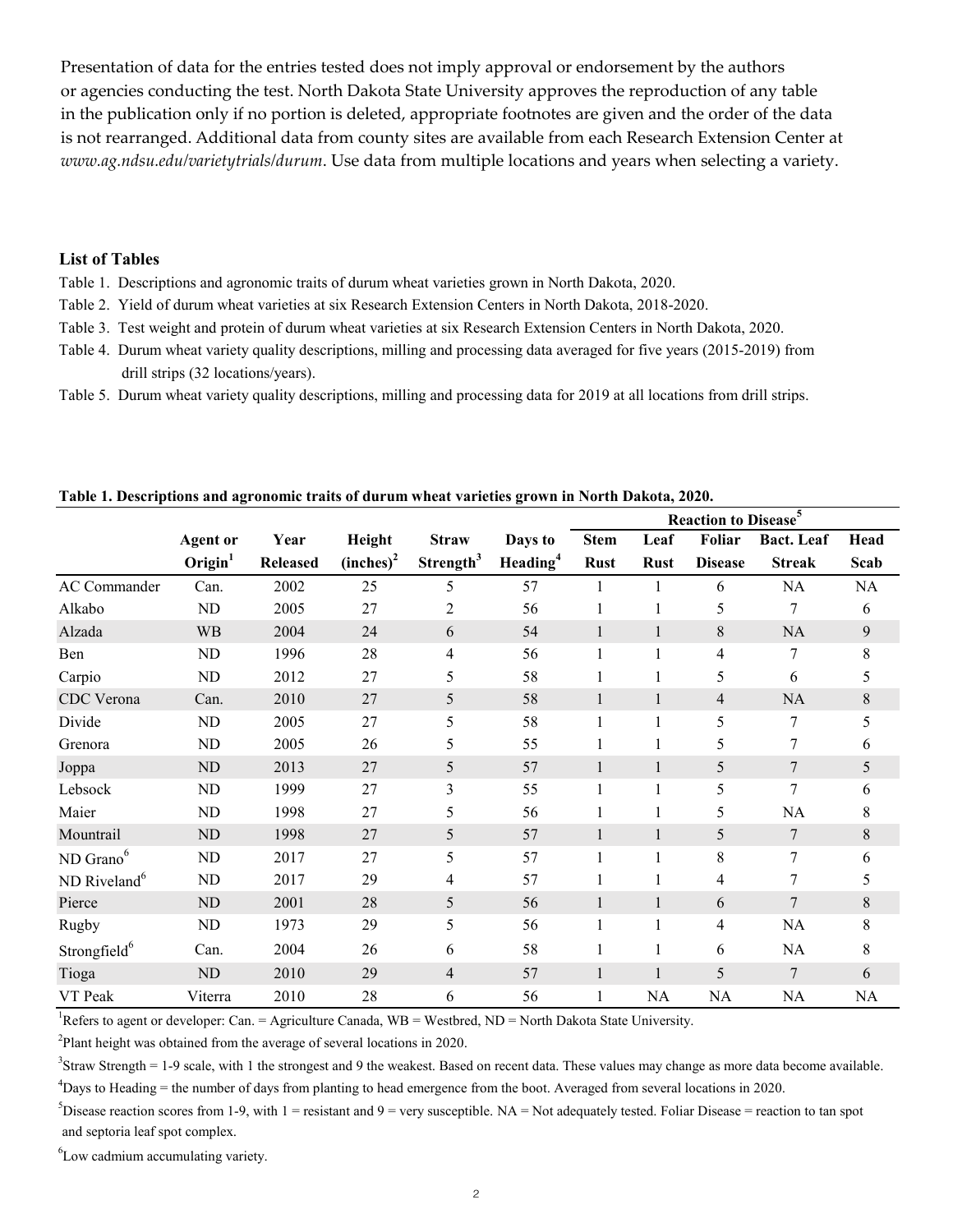**Table 2. Yield of durum wheat varieties at six Research Extension Centers in North Dakota, 2018-2020.**

|                 |      | <b>Carrington</b>        |      | Langdon                             |             | <b>Dickinson</b>         |              | <b>Hettinger</b>         |      | <b>Minot</b>               |      | <b>Williston</b>         |                          | <b>Average</b>           |
|-----------------|------|--------------------------|------|-------------------------------------|-------------|--------------------------|--------------|--------------------------|------|----------------------------|------|--------------------------|--------------------------|--------------------------|
| <b>Variety</b>  | 2020 | 3 Yr.                    | 2020 | 3 Yr.                               | 2020        | 3 Yr.                    | 2020         | 3 Yr.                    | 2020 | 3 Yr.                      | 2020 | 3 Yr.                    | 2020                     | 3 Yr.                    |
|                 |      |                          |      | ----------------------------------- | ----------- | ----------               | $-(bu/a)$ -- |                          |      | -------------------------- |      |                          |                          |                          |
| AC Commander    | 33.4 | 38.8                     | 58.6 | 66.0                                | 39.2        | 47.0                     | 23.3         | 39.4                     | 65.3 | 56.6                       | 29.5 | 43.7                     | 41.6                     | 48.6                     |
| Alkabo          | 32.0 | 40.7                     | 79.7 | 75.6                                | 39.4        | 49.8                     | 22.1         | 44.6                     | 64.2 | 58.3                       | 28.2 | 42.3                     | 44.3                     | 51.9                     |
| Alzada          | 32.1 | 33.5                     | 47.5 | 53.9                                | 35.4        | 41.4                     | 16.7         | 33.5                     | 44.7 | 46.1                       | 25.1 | 38.3                     | 33.6                     | 41.1                     |
| Ben             | 31.7 | 38.2                     | 74.5 | 72.7                                | 36.1        | 48.4                     | 20.4         | 37.5                     | 54.0 | 59.3                       | 26.9 | 39.7                     | 40.6                     | 49.3                     |
| Carpio          | 39.0 | 48.2                     | 77.0 | 79.9                                | 36.4        | 47.1                     | 20.5         | 42.0                     | 60.8 | 65.1                       | 29.3 | 41.2                     | 43.8                     | 53.9                     |
| CDC Verona      | 37.8 | 44.9                     | 61.3 | 69.5                                | 41.7        | 51.9                     | 25.8         | 43.2                     | 53.3 | 55.2                       | 31.2 | 43.6                     | 41.9                     | 51.4                     |
| Divide          | 30.2 | 43.4                     | 78.0 | 78.5                                | 38.3        | 50.1                     | 19.5         | 41.5                     | 54.2 | 62.3                       | 31.6 | 42.9                     | 42.0                     | 53.1                     |
| Grenora         | 35.8 | 43.8                     | 83.5 | 80.2                                | 39.5        | 49.0                     | 22.9         | 43.0                     | 68.4 | 59.9                       | 30.7 | 43.6                     | 46.8                     | 53.2                     |
| Joppa           | 28.4 | 43.8                     | 75.9 | 80.3                                | 41.5        | 52.8                     | 21.6         | 40.8                     | 68.5 | 66.8                       | 27.4 | 41.6                     | 43.9                     | 54.3                     |
| Lebsock         | 30.2 | 39.1                     | 74.9 | 73.9                                | 38.0        | 50.4                     | 20.4         | 39.5                     | 65.2 | 62.9                       | 25.5 | 39.8                     | 42.4                     | 50.9                     |
| Maier           | 28.4 | 36.9                     | 61.5 | 70.0                                | 35.1        | 46.8                     | 18.2         | 38.9                     | 63.1 | 58.9                       | 23.2 | 40.6                     | 38.3                     | 48.7                     |
| Mountrail       | 33.7 | 41.6                     | 70.2 | 75.1                                | 40.9        | 52.6                     | 23.7         | 42.8                     | 70.0 | 68.0                       | 25.9 | 42.5                     | 44.1                     | 53.8                     |
| ND Grano        | 38.0 | 45.5                     | 75.2 | 76.2                                | 38.7        | 52.4                     | 24.1         | 42.4                     | 66.8 | 68.1                       | 26.5 | 39.9                     | 44.9                     | 54.1                     |
| ND Riveland     | 41.8 | 51.6                     | 79.2 | 79.9                                | 38.3        | 48.1                     | 22.5         | 43.9                     | 67.7 | 61.6                       | 29.4 | 42.2                     | 46.5                     | 54.5                     |
| Pierce          | 34.9 | 42.1                     | 75.5 | 78.6                                | 37.8        | 47.3                     | 21.5         | 41.1                     | 67.7 | 60.7                       | 26.1 | 39.5                     | 43.9                     | 51.6                     |
| Rugby           | 38.9 | 44.2                     | 62.6 | 67.2                                | 36.9        | 48.2                     | 23.1         | 38.1                     | 61.6 | 56.7                       | 27.5 | 39.8                     | 41.8                     | 49.0                     |
| Strongfield     | 32.2 | 43.0                     | 61.9 | 67.5                                | 36.2        | 48.8                     | 21.1         | 42.3                     | 63.4 | 59.2                       | 25.5 | 42.2                     | 40.0                     | 50.5                     |
| Tioga           | 30.9 | 43.2                     | 76.7 | 78.5                                | 37.6        | 51.0                     | 20.5         | 39.0                     | 66.2 | 63.5                       | 24.2 | 42.6                     | 42.7                     | 53.0                     |
| VT Peak         | 23.9 | 41.0                     | 79.9 | 77.9                                | 37.7        | 49.5                     | 24.2         | 45.4                     | 64.5 | 64.8                       | 27.7 | 42.2                     | 43.0                     | 53.5                     |
| Mean            | 33.3 | 42.3                     | 71.2 | 73.8                                | 38.1        | 49.1                     | 21.7         | 41.0                     | 62.6 | 60.7                       | 27.4 | 41.5                     | 42.4                     | 51.4                     |
| CV <sub>0</sub> | 15.3 | $\overline{\phantom{a}}$ | 8.6  | $\overline{\phantom{a}}$            | 7.4         | $\overline{\phantom{a}}$ | 10.6         | $\overline{\phantom{a}}$ | 6.7  | $-$                        | 11.3 | $\overline{\phantom{a}}$ | $\overline{\phantom{a}}$ | $\overline{\phantom{a}}$ |
| $LSD$ 0.05      | 7.7  | $\qquad \qquad -$        | 8.8  | $\overline{\phantom{a}}$            | 4.0         | $\overline{\phantom{m}}$ | 3.3          | $\overline{\phantom{a}}$ | 7.1  | $- -$                      | 4.9  | $\overline{\phantom{a}}$ | 4.8                      | 2.9                      |
| LSD 0.10        | 6.5  | $-$                      | 7.4  | $\overline{\phantom{a}}$            | 3.3         | $-$                      | 2.7          | $\overline{\phantom{a}}$ | 6.0  | $-$                        | 4.1  | $-$                      | 4.8                      | 2.4                      |

Table 3. Test weight and protein of durum wheat varieties at six Research Extension Centers in North Dakota, 2020.

| <b>Carrington</b> |             |               | Langdon     |                    | <b>Dickinson</b> |             | <b>Hettinger</b> |             | <b>Minot</b>  |             | Williston     |                          | <b>Average</b> |  |
|-------------------|-------------|---------------|-------------|--------------------|------------------|-------------|------------------|-------------|---------------|-------------|---------------|--------------------------|----------------|--|
| Variety           | <b>Test</b> |               | <b>Test</b> | <b>Test</b>        |                  | <b>Test</b> |                  | <b>Test</b> |               | <b>Test</b> |               | <b>Test</b>              |                |  |
|                   | Wt.         | Protein       | Wt.         | Wt.                | Protein          | Wt.         | Protein          | Wt.         | Protein       | Wt.         | Protein       | Wt.                      | Protein        |  |
|                   | lb/bu       | $\frac{0}{0}$ | lb/bu       | 1 <sub>b</sub> /bu | $\frac{0}{0}$    | 1b/bu       | $\frac{0}{0}$    | lb/bu       | $\frac{0}{0}$ | lb/bu       | $\frac{0}{0}$ | lb/bu                    | $\frac{0}{6}$  |  |
| AC Commander      | 58.4        | 16.5          | 54.7        | 60.2               | 15.4             | 57.0        | 15.3             | 58.5        | 14.6          | 58.9        | 18.0          | 58.0                     | 16.0           |  |
| Alkabo            | 58.7        | 16.0          | 59.8        | 60.4               | 14.1             | 58.6        | 13.8             | 60.4        | 13.5          | 59.3        | 16.6          | 59.5                     | 14.8           |  |
| Alzada            | 58.8        | 16.3          | 54.1        | 58.9               | 14.6             | 54.7        | 15.3             | 55.3        | 13.9          | 58.3        | 17.1          | 56.7                     | 15.4           |  |
| Ben               | 58.8        | 16.7          | 59.5        | 60.3               | 15.6             | 57.8        | 15.1             | 59.1        | 14.4          | 58.7        | 17.8          | 59.0                     | 15.9           |  |
| Carpio            | 58.9        | 16.2          | 59.5        | 59.7               | 14.7             | 57.5        | 14.6             | 61.4        | 13.0          | 59.4        | 16.2          | 59.4                     | 14.9           |  |
| CDC Verona        | 57.9        | 16.7          | 54.9        | 61.2               | 15.3             | 59.0        | 15.0             | 59.5        | 13.7          | 58.8        | 18.6          | 58.5                     | 15.9           |  |
| Divide            | 57.3        | 17.0          | 58.6        | 60.1               | 14.9             | 58.4        | 14.6             | 60.0        | 14.3          | 58.6        | 17.5          | 58.8                     | 15.7           |  |
| Grenora           | 58.8        | 16.1          | 58.4        | 60.0               | 15.5             | 57.6        | 14.5             | 59.2        | 13.6          | 58.9        | 17.0          | 58.8                     | 15.3           |  |
| Joppa             | 57.9        | 15.8          | 58.3        | 61.1               | 14.2             | 58.9        | 14.1             | 60.3        | 13.4          | 58.9        | 16.8          | 59.2                     | 14.9           |  |
| Lebsock           | 58.6        | 16.5          | 60.4        | 60.8               | 14.9             | 58.4        | 14.2             | 60.3        | 13.8          | 59.2        | 16.8          | 59.6                     | 15.2           |  |
| Maier             | 58.3        | 17.4          | 56.0        | 59.8               | 15.8             | 57.4        | 15.7             | 59.9        | 14.7          | 58.5        | 18.5          | 58.3                     | 16.4           |  |
| Mountrail         | 57.5        | 16.5          | 57.4        | 59.7               | 14.5             | 58.6        | 13.9             | 58.9        | 13.0          | 58.2        | 17.4          | 58.4                     | 15.0           |  |
| ND Grano          | 59.8        | 16.1          | 58.2        | 60.7               | 15.4             | 59.2        | 13.9             | 60.7        | 13.5          | 59.4        | 17.6          | 59.7                     | 15.3           |  |
| ND Riveland       | 59.8        | 15.8          | 58.7        | 60.2               | 14.9             | 58.5        | 14.3             | 61.4        | 13.7          | 59.0        | 17.7          | 59.6                     | 15.3           |  |
| Pierce            | 59.6        | 16.5          | 59.1        | 60.5               | 15.1             | 58.8        | 14.2             | 60.7        | 13.4          | 59.7        | 16.2          | 59.7                     | 15.1           |  |
| Rugby             | 59.0        | 16.1          | 57.1        | 60.5               | 14.9             | 58.2        | 14.3             | 59.4        | 14.5          | 58.8        | 18.1          | 58.8                     | 15.6           |  |
| Strongfield       | 58.0        | 17.7          | 56.2        | 59.9               | 15.9             | 57.9        | 15.1             | 58.7        | 15.1          | 58.5        | 19.4          | 58.2                     | 16.6           |  |
| Tioga             | 57.9        | 16.2          | 58.4        | 59.7               | 15.2             | 56.8        | 14.4             | 61.5        | 14.0          | 59.7        | 16.9          | 59.0                     | 15.3           |  |
| VT Peak           | 56.6        | 17.1          | 59.6        | 61.6               | 15.4             | 59.2        | 15.0             | 61.4        | 13.7          | 59.8        | 17.6          | 59.7                     | 15.8           |  |
| Mean              | 58.7        | 16.4          | 58.3        | 60.2               | 15.1             | 58.1        | 14.6             | 59.8        | 13.9          | 58.9        | 17.8          | 58.9                     | 15.5           |  |
| $CV\%$            | 1.7         | 2.7           | 1.8         | 0.9                | 3.5              | 1.2         | 2.9              | 1.8         | 4.9           | 0.7         | 2.1           | $\overline{\phantom{a}}$ | $-\!$          |  |
| $LSD$ 0.05        | 1.3         | 0.6           | 1.5         | 0.8                | 0.7              | 1.0         | 0.6              | 1.7         | 1.1           | 0.6         | 0.6           | 1.0                      | 0.4            |  |
| LSD 0.10          | 1.1         | 0.5           | 1.3         | 0.9                | 0.6              | 0.8         | 0.5              | 1.5         | 0.9           | 0.5         | 0.5           | 0.8                      | 0.3            |  |